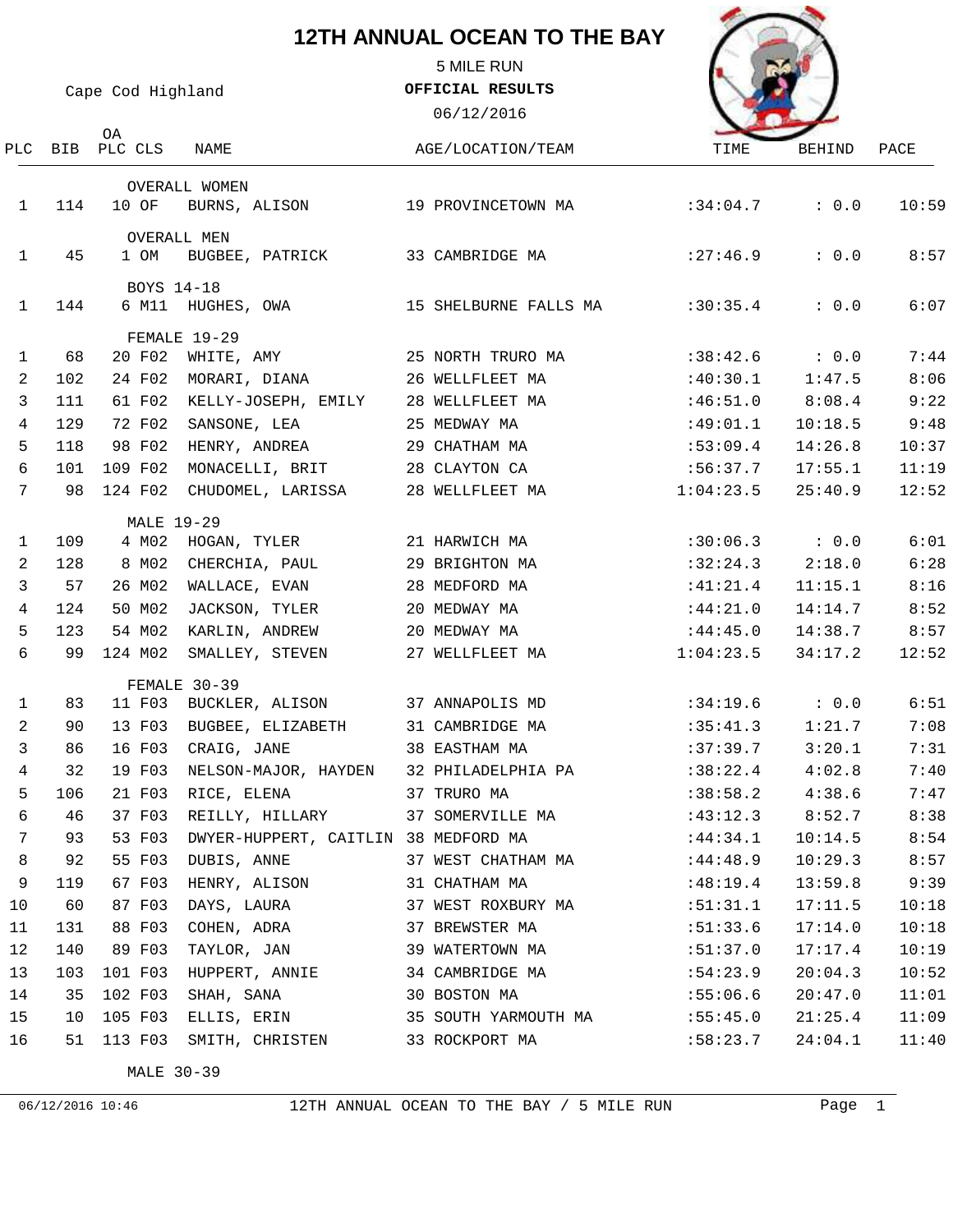5 MILE RUN

Cape Cod Highland

PLC BIB PLC CLS NAME

OA

**OFFICIAL RESULTS**

06/12/2016





|                |     | MALE 30-39 |                                        |                       |                    |                  |       |
|----------------|-----|------------|----------------------------------------|-----------------------|--------------------|------------------|-------|
| $\mathbf{1}$   | 136 | 2 MO3      | GRAVES, NEAL                           | 33 STOWE VT           | : 27:53.9          | $\cdot$ 0.0      | 5:34  |
| $\overline{a}$ | 112 | 3 MO3      | TORRELLAS, JUSTIN                      | 34 HARWICH MA         | : 28:51.2          | :57.3            | 5:46  |
| 3              | 94  | 22 M03     | HERRICK, JASEN                         | 39 ALBANY NY          | :39:03.9           | 11:10.0          | 7:48  |
| 4              | 50  | 27 M03     | CALABRESE, JARED                       | 36 SOMERVILLE MA      | :41:36.8           | 13:42.9          | 8:19  |
| 5              | 105 | 57 M03     | BARNARD, JIM                           | 37 EASTHAM MA         | :46:02.6           | 18:08.7          | 9:12  |
| 6              | 132 | 77 M03     | CORVEN, ADAM                           | 34 CLIFTON NJ         | :49:59.9           | 22:06.0          | 9:59  |
| 7              | 73  | 93 M03     | REIDSMA, BRETT                         | 32 QUINCY MA          | :52:17.3           | 24:23.4          | 10:27 |
| 8              | 36  | 102 M03    | KIKUCHI, ALEX                          | 31 BOSTON MA          | :55:06.6           | 27:12.7          | 11:01 |
| 9              | 52  | 127 M03    | FUNSCH, WILLIAM                        | 33 ROCKPORT MA        | 1:05:30.5          | 37:36.6          | 13:06 |
|                |     |            | FEMALE 40-49                           |                       |                    |                  |       |
| $\mathbf{1}$   | 91  | 32 F04     | SEGERSON, JENNIFER                     | 40 HARWICH MA         | :42:27.8           | $\therefore$ 0.0 | 8:29  |
| 2              | 141 | 39 F04     | WHELAN, LISA                           | 47 BREWSTER MA        | $:43:19.2$ $:51.4$ |                  | 8:39  |
| 3              | 37  | 47 F04     | REPUCCI, TARA                          | 42 SHERBORN MA        | :44:05.6           | 1:37.8           | 8:49  |
| 4              | 70  | 58 F04     | O'CONNOR, ANNE                         | 47 SOUTHAMPTON MA     | :46:42.1           | 4:14.3           | 9:20  |
| 4              | 72  | 58 F04     | YOUNG, NELLA                           | 40 CAMBRIDGE MA       | :46:42.1           | 4:14.3           | 9:20  |
| 6              | 43  | 68 F04     | TODD, ANGIE                            | 40 UPPER ARLINGTON OH | :48:40.1           | 6:12.3           | 9:44  |
| 7              | 97  | 80 F04     | JENNINGS, JENNIFER                     | 46 BREWSTER MA        | :50:41.9           | 8:14.1           | 10:08 |
| $\,8\,$        | 61  | 86 F04     | STETSON, KATHY                         | 47 WELLFLEET MA       | :51:18.2           | 8:50.4           | 10:15 |
| 9              | 38  | 104 F04    | GROTZ, MARIA                           | 45 QUINCY MA          | :55:12.7           | 12:44.9          | 11:02 |
| 10             | 33  | 119 F04    | ANDRADE, SONYA                         | 40 MT. PLEASANT NC    | 1:00:28.4          | 18:00.6          | 12:05 |
| 11             | 110 | 120 F04    | SEIFERTH, HOLLY                        | 42 PEPPERELL MA       | 1:00:46.1          | 18:18.3          | 12:09 |
|                |     | MALE 40-49 |                                        |                       |                    |                  |       |
| 1              | 134 | 5 MO4      | BAKER, DUSTIN                          | 44 KINGSTON MA        | :30:22.2           | $\therefore$ 0.0 | 6:04  |
| $\overline{a}$ | 100 | 7 MO4      | GOOD, ROGER                            | 40 WELLFLEET MA       | :31:17.4           | : 55.2           | 6:15  |
| 3              | 87  | 15 M04     | MARTIN, MICHAEL                        | 48 CAMBRIDGE MA       | $:37:09.3$ 6:47.1  |                  | 7:25  |
| 4              | 47  | 25 M04     | LENARD, DAVID                          | 45 HENDERSONVILLE TN  | :40:32.4           | 10:10.2          | 8:06  |
| 5              | -5  | 34 M04     | CHARTIER, GEORGE                       | 47 HOLYOKE MA         | :42:46.7           | 12:24.5          | 8:33  |
| 6              | 80  | 45 MO4     | BIENVENUE, RICH                        | 45 SOUTH WELLFLEET MA | :43:53.1           | 13:30.9          | 8:46  |
| 7              | 89  | 74 MO4     | HANLE, JOHN                            | 47 NORTH TRURO MA     | :49:13.8           | 18:51.6          | 9:50  |
| 8              |     |            | 142 114 M04 WHELAN, TIMOTHY            | 48 BREWSTER MA        | :59:05.2           | 28:43.0          | 11:49 |
|                |     |            | FEMALE 50-59                           |                       |                    |                  |       |
| 1              | 139 | 18 F05     | MCCULLY, KATIE                         | 50 EASTHAM MA         | :37:48.5           | : 0.0            | 7:33  |
| 2              | 26  | 28 F05     | DONOVAN, CHERYL                        | 50 TRURO MA           | :41:53.8           | 4:05.3           | 8:22  |
| 3              | 40  | 33 F05     | MIURA, NAT                             | 51 NYC NY             | :42:33.8           | 4:45.3           | 8:30  |
| 4              | 67  | 40 F05     | MAGNAVITA, ANNE                        | 59 ORLEANS CT         | :43:21.3           | 5:32.8           | 8:40  |
| 5              | 115 | 60 F05     | O'CONNER, NANCY                        | 59 YARMOUTH PORT MA   | :46:48.9           | 9:00.4           | 9:21  |
| 6              | 121 | 63 F05     | POSTLER-HERMANN, KERRY 55 WOODSTOCK VT |                       | :47:50.2           | 10:01.7          | 9:34  |
| 7              | 108 | 71 F05     | CAROW, AMY                             | 54 WELLFLEET MA       | :48:55.9           | 11:07.4          | 9:47  |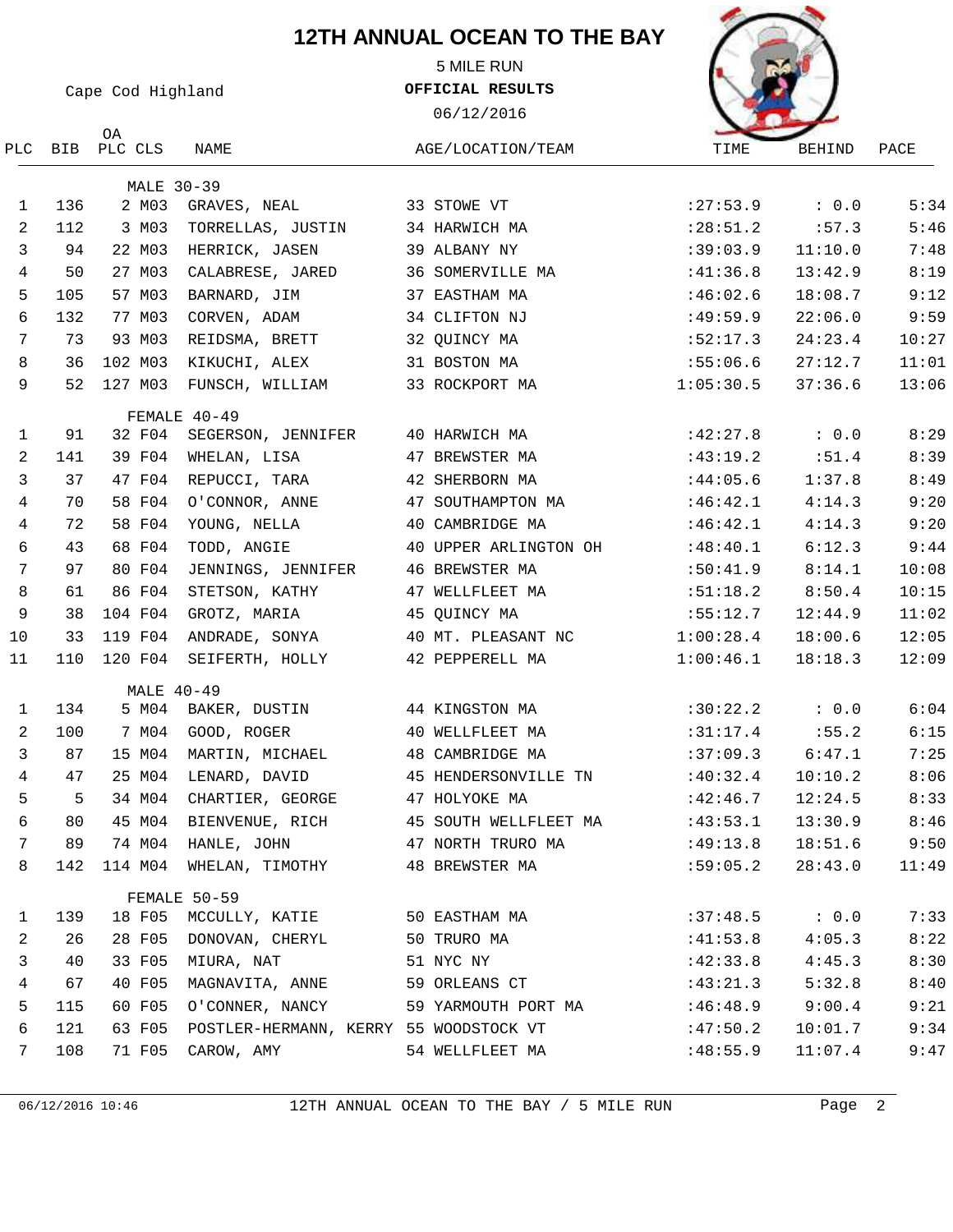5 MILE RUN

Cape Cod Highland

**OFFICIAL RESULTS**

06/12/2016



|                |     | ОA                |                           |                       |                  |                  |       |
|----------------|-----|-------------------|---------------------------|-----------------------|------------------|------------------|-------|
| PLC            | BIB | PLC CLS           | NAME                      | AGE/LOCATION/TEAM     | TIME             | <b>BEHIND</b>    | PACE  |
|                |     |                   | FEMALE 50-59              |                       |                  |                  |       |
| 8              | 48  | 73 F05            | MARLOWE, JULIE            | 52 WOBURN MA          | :49:06.5         | 11:18.0          | 9:49  |
| 9              | 127 | 75 F05            | CHRISTOPHER, JULIA        | 50 NORWOOD MA         | :49:26.7         | 11:38.2          | 9:53  |
| 10             | 49  | 79 F05            | NAVIN, LAURIE             | 52 MASHPEE MA         | :50:30.9         | 12:42.4          | 10:06 |
| 11             | 117 | 112 F05           | PLANTE, PATRICIA          | 58 CHATHAM MA         | :57:17.1         | 19:28.6          | 11:27 |
| 12             | 29  | 128 F05           | ENGLAND, DIANA            | 55 BEXLEY OH          | 1:11:56.9        | 34:08.4          | 14:23 |
| 12             | 28  | 128 F05           | FOX, BARB                 | 55 BEXLEY OH          | 1:11:56.9        | 34:08.4          | 14:23 |
|                |     | <b>MALE 50-59</b> |                           |                       |                  |                  |       |
| 1              | 143 | 9 M05             | NOVAK, CHRIS              | 54 EASTHAM MA         | :32:47.1         | $\therefore$ 0.0 | 6:33  |
| 2              | 107 | 12 M05            | CAROW, MARK               | 57 WELLFLEET MA       | :34:38.7         | 1:51.6           | 6:55  |
| 3              | 76  | 14 M05            | FAY, PATRICK              | 56 WINCHESTER MA      | :36:01.9         | 3:14.8           | 7:12  |
| 4              | 137 | 23 M05            | POULIOT, GERRY            | 57 ANDOVER MA         | :40:04.9         | 7:17.8           | 8:00  |
| 5              | 133 | 30 M05            | ASTLE, JOE                | 59 WARNER NH          | :42:05.1         | 9:18.0           | 8:25  |
| 6              | 95  | 35 M05            | MARRO, DAVID              | 52 TROY NY            | :42:53.6         | 10:06.5          | 8:34  |
| 7              | 7   | 36 M05            | BULLARD, WILL             | 56 LITTLE ROCK AR     | :43:06.3         | 10:19.2          | 8:37  |
| 8              | 96  | 42 M05            | HADDLETON, FRANK          | 53 BURLINGTON VT      | :43:29.7         | 10:42.6          | 8:41  |
| 9              | 79  | 43 M05            | KENT, ANDY                | 55 NEW YORK NY        | :43:32.5         | 10:45.4          | 8:42  |
| 10             | 116 | 48 M05            | TANGHE, MIKE              | 55 HYANNIS MA         | :44:12.5         | 11:25.4          | 8:50  |
| 11             | 6   | 51 M05            | NADEAU, JAMES             | 54 HOLYOKE MA         | :44:28.5         | 11:41.4          | 8:53  |
| 12             | 69  | 52 M05            | GERMAN, GEOFFREY          | 56 WORCESTER MA       | :44:31.6         | 11:44.5          | 8:54  |
| 13             | 44  | 68 M05            | BUSH, BRENDAN             | 51 UPPER ARLINGTON OH | :48:40.1         | 15:53.0          | 9:44  |
| 14             | 88  | 76 M05            | BEBRIN, STEVE             | 57 VERNON CT          | :49:39.7         | 16:52.6          | 9:55  |
| 15             | 104 | 81 M05            | AUSTHOF, BRET             | 50 BOSTON MA          | :50:45.4         | 17:58.3          | 10:09 |
|                |     |                   | FEMALE 60-69              |                       |                  |                  |       |
| $\mathbf{1}$   | 78  | 98 F06            | HENRY, KATHIE             | 63 СНАТНАМ МА         | $:53:09.4$ : 0.0 |                  | 10:37 |
| 2              | 42  | 108 F06           | RULE-AGGER, SHARON        | 61 WELLFLEET MA       | :56:15.3         | 3:05.9           | 11:15 |
| 1              | 82  | MALE 60-69        | 17 M06 WEINMAN, PETER     | 64 EASTHAM MA         | :37:44.3         | : 0.0            | 7:32  |
| $\overline{a}$ |     |                   | 22 29 M06 BOETTGER, CRAIG | 64 FARMINGTON CT      | :41:55.4         | 4:11.1           | 8:23  |
|                |     |                   |                           |                       |                  |                  |       |
| 3              | 39  | 31 M06            | CHRISTIAN, TIM            | 60 TRURO MA           | :42:17.3         | 4:33.0           | 8:27  |
| 4              | 85  | 38 MO6            | CARDOW, JAMES             | 62 SHALIMAR FL        | :43:14.2         | 5:29.9           | 8:38  |
| 5              | 126 | 44 MO6            | CHRETIEN, RICHARD         | 64 WEYMOUTH MA        | :43:40.4         | 5:56.1           | 8:44  |
| 6              | 41  | 46 MO6            | AGGER, DAVID              | 64 WELLFLEET MA       | :43:58.9         | 6:14.6           | 8:47  |
| 7              | 2   | 49 MO6            | LIPSKY, THOMAS            | 67 STOW MA            | :44:19.3         | 6:35.0           | 8:51  |
| 8              | 135 | 56 M06            | LEMERISE, KENNETH         | 65 SOUTH DENNIS MA    | :45:05.7         | 7:21.4           | 9:01  |
| 9              | 66  | 62 M06            | MAGNAVITA, JEFFREY        | 62 ORLEANS MA         | :47:28.5         | 9:44.2           | 9:29  |
| 10             | 145 | 64 MO6            | LAVERTY, STEVE            | 63 WEST YARMOUTH MA   | :47:53.0         | 10:08.7          | 9:34  |
| 11             | 20  | 65 MO6            | WETMORE, SCOTT            | 62 WAKEFIELD MA       | :48:01.9         | 10:17.6          | 9:36  |
| 12             | 71  | 70 MO6            | DIGIOVANNI, JOSEPH        | 65 EAST ORLEANS MA    | :48:43.3         | 10:59.0          | 9:44  |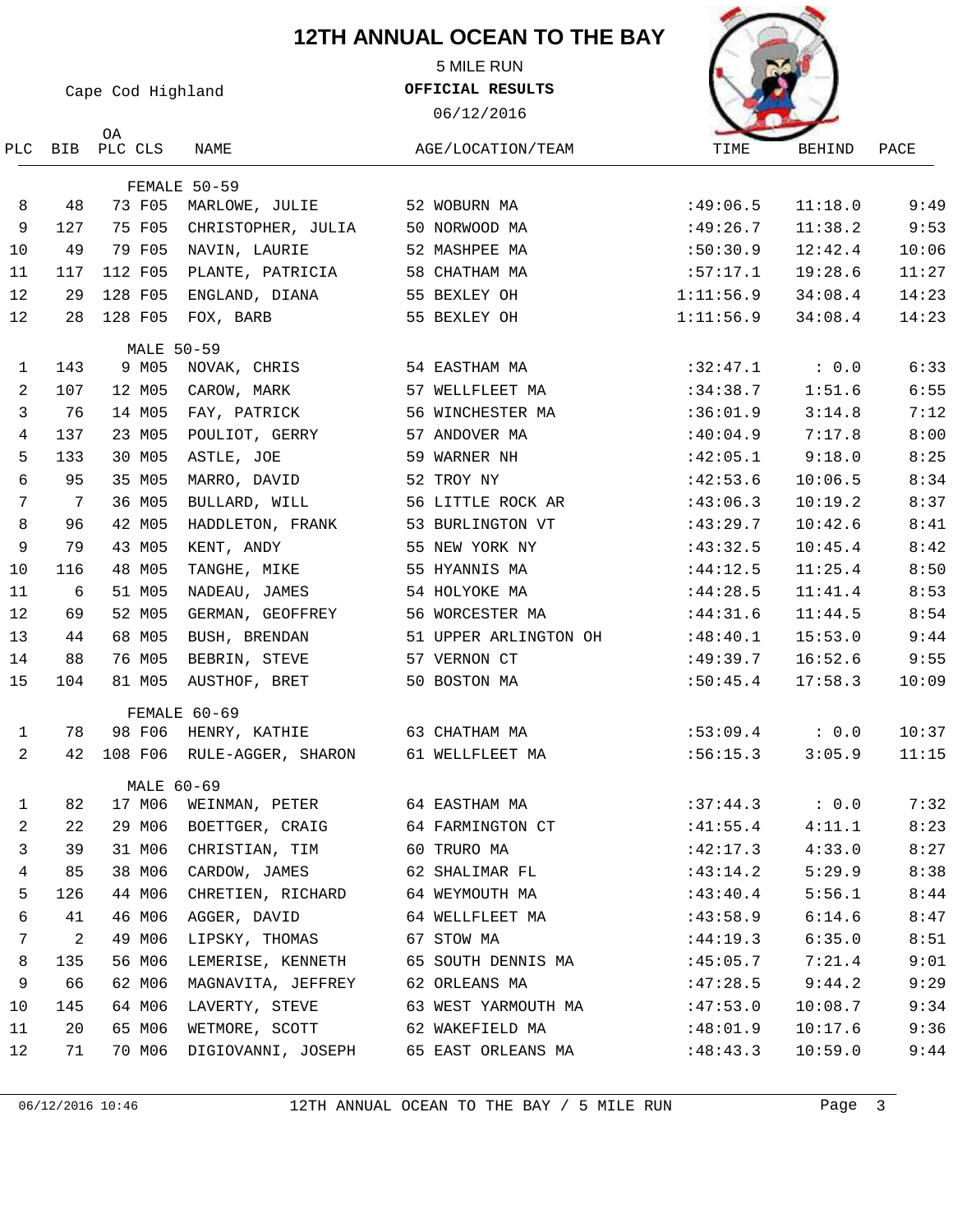5 MILE RUN

Cape Cod Highland

OA

# **OFFICIAL RESULTS**

06/12/2016



|              |      | PLC BIB PLC CLS | NAME                               | AGE/LOCATION/TEAM     | TIME                                 | BEHIND  | PACE  |
|--------------|------|-----------------|------------------------------------|-----------------------|--------------------------------------|---------|-------|
|              |      | MALE 60-69      |                                    |                       |                                      |         |       |
| 13           | 84   | 82 M06          | KLIPPER, DAVID-DANIEL              | 63 PROVINCETOWN MA    | :50:56.0                             | 13:11.7 | 10:11 |
| 14           | 11   | 92 M06          | CONROY, STEVE                      | 68 BREWSTER MA        | :52:11.8                             | 14:27.5 | 10:26 |
| 15           | 120  | 94 M06          | BRENNEN, KEVIN                     | 60 SOUTH DEERFIELD MA | :52:21.1                             | 14:36.8 | 10:28 |
| 16           | 122  | 96 M06          | CALABRESE, MICHAEL                 | 60 FEEDING HILLS MA   | :53:01.1                             | 15:16.8 | 10:36 |
| 17           | 77   | 107 M06         | HENRY, GEORGE                      | 67 CHATHAM MA         | :56:02.7                             | 18:18.4 | 11:12 |
| 18           | 138  | 118 M06         | JOLLY, JERRY                       | 69 AMHERST MA         | 1:00:14.4                            | 22:30.1 | 12:02 |
|              |      | MALE 70-79      |                                    |                       |                                      |         |       |
| 1            | 125  | 83 M07          | NEWTON, JOHN                       | 72 SOUTH CHATHAM MA   | $:50:58.9$ : 0.0                     |         | 10:11 |
| 2            | 74   | 100 M07         | KROLL, RANDY                       | 70 HOBE SOUND FL      | :54:10.9                             | 3:12.0  | 10:50 |
| 3            | 75   | 122 M07         | MULLETT, RON                       | 77 EASTHAM MA         | 1:03:24.2                            | 12:25.3 | 12:40 |
|              |      | MEN 80+         |                                    |                       |                                      |         |       |
| $\mathbf{1}$ | 58   | 121 M08         | COLE, LAWRENCE P.                  | 82 HARWICH MA         | 1:00:49.0                            | : 0.0   |       |
|              |      |                 | ADULT WALKER                       |                       |                                      |         |       |
| 1            | 1155 | 41 WW           | BRUCE, CHIP                        | 69 WELLFLEET MA       | :43:26.3                             | : 0.0   | 10:51 |
| 2            | 1161 | 66 WW           | GILBERT, KATHY                     | 55 DIGHTON MA         | :48:17.3                             | 4:51.0  | 12:04 |
| 3            | 1166 | 78 WW           | LUCIDO, REBECA                     | 46 N.TRURO MA         | :50:24.6                             | 6:58.3  | 12:36 |
| 4            | 1174 | 84 WW           | CALABRESE, CHARLES                 | 21 FEEDING HILLS MA   | :51:02.4                             | 7:36.1  | 12:45 |
| 5            | 1165 | 85 WW           | HAYMAN-SELIN, SAMANTHA 41 TRURO MA |                       | :51:12.4                             | 7:46.1  | 12:48 |
| 6            | 1173 | 90 WW           | CALABRESE, MICHAELA                | 19 FEEDING HILLS MA   | :51:43.8                             | 8:17.5  | 12:55 |
| 7            | 1162 | 91 WW           | GILBERT, JUDY                      | 65 SWANSEA MA         | :51:48.6                             | 8:22.3  | 12:57 |
| 8            | 1168 | 95 WW           | MASSE, ALYSON                      | 39 QUINCY MA          | :52:59.0                             | 9:32.7  | 13:14 |
| 9            | 1153 | 97 WW           | CHARTIER, VEUNS                    | 47 HOLYOKE MA         | :53:07.7                             | 9:41.4  | 13:16 |
| 10           | 1164 | 106 WW          | CALABRESE, CECILIA                 | 57 FEEDING HILLS MA   | :55:56.9                             | 12:30.6 | 13:59 |
| 11           | 1157 | 110 WW          | BRAZIL, CINDY                      | 47 WELLFLEET MA       | :56:58.8                             | 13:32.5 | 14:14 |
| 11           | 1158 | 110 WW          | BRAZIL, KEITH                      | 54 WELLFLEET MA       | :56:58.8                             | 13:32.5 | 14:14 |
| 13           | 1167 | 115 WW          | SMITH, DAN                         | 56 TRURO MA           | :59:27.4                             | 16:01.1 | 14:51 |
| 13           | 1156 | 115 WW          | SMITH, JILL                        | 60 TRURO MA           | :59:27.4                             | 16:01.1 | 14:51 |
| 15           | 1169 | 117 WW          | CARDOW, BONNIE                     | 67 SHALIMAR FL        | :59:56.8                             | 16:30.5 | 14:59 |
| 16           | 1175 | 123 WW          | BURTON, LEMON                      | 53 RENSSELAER NY      | 1:03:55.9                            | 20:29.6 | 15:58 |
| 17           | 1152 | 126 WW          | NADEAU, ELIZABETH                  | 54 HOLYOKE MA         | 1:04:35.1                            | 21:08.8 | 16:08 |
| 18           | 1176 | 130 WW          | LEMERISE, GLORIA                   | 63 SOUTH DENNIS MA    | 1:13:15.7                            | 29:49.4 | 18:18 |
| 19           | 1160 | 131 WW          | ARLEDGE, MARY                      | 47 GROVE CITY OH      | 1:16:59.6                            | 33:33.3 | 19:14 |
| 20           | 1159 | 132 WW          | SPOHN, MICHELLE                    | 50 GROVE CITY OH      | 1:17:02.0                            | 33:35.7 | 19:15 |
|              |      |                 | Did Not Start                      |                       |                                      |         |       |
| 0            | 1151 | 0 MM            | KAPOLKA, CAROL                     | 53 STILL RIVER MA     | : 0.0<br>$\mathcal{L} = \mathcal{L}$ |         |       |
| 0            | 4    | 0 F02           | ADDONIZIO, NICOLE                  | 25 NEW YORK NY        | : 0.0<br>$\ddot{\phantom{0}}$        |         |       |
| 0            | 113  | 0 MO6           | BAKER, JEFF                        | 60 MONTGOMERY NY      | : 0.0<br>$\ddot{\phantom{0}}$        |         |       |
| 0            | 34   | 0 M06           | COOPER, ANDY                       | 63 N. TRURO MA        | : 0.0<br>$\mathbf{E}$                |         |       |